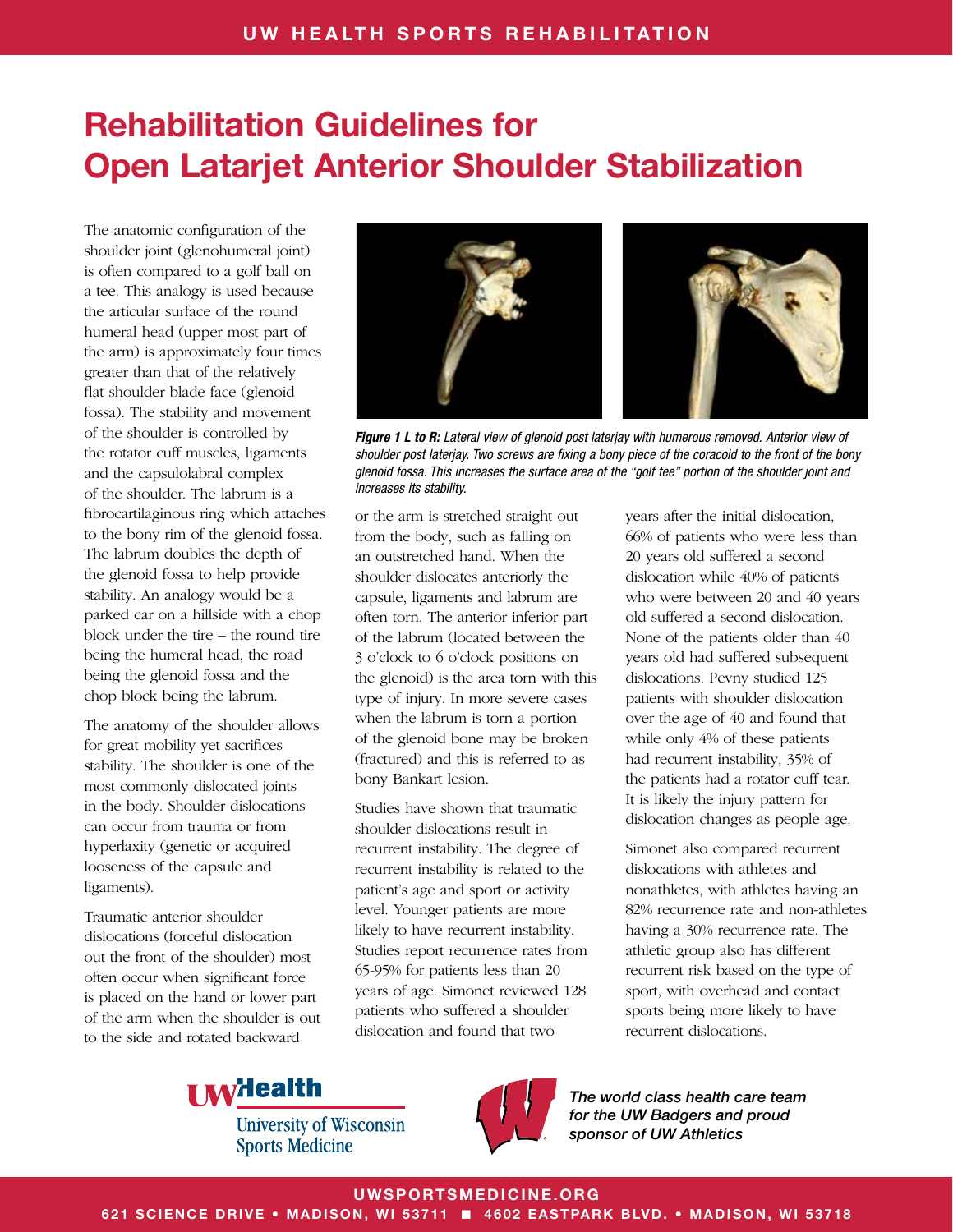Restoring the normal anatomy of the shoulder is the most effective way of preventing recurrent instability and improving function in the young and athletic population. Restoring the anatomy primarily usually means repairing the torn labrum back to the rim of the glenoid. This is called a Bankart repair. This can be done surgically with an arthroscopic technique or an open technique.

This technique is not sufficient if there is also a significant bony injury that occurs during the dislocation. Consider If the side of the golf tee breaks, the golf ball will fall off the tee. Similarly, in the shoulder, if more than 20% of the anteroinferior glenoid is missing or fractured then the standard Bankart labral repair will not give a stable shoulder. A bipolar lesion, that is, loss of glenoid bone plus a bony defect in the humeral head, will also be unstable with only a labral repair. The failure rate following arthroscopic Bankart repair has been shown to dramatically increase from 4% to 67% in patients with significant bone loss. These injuries will require a procedure called a LatarJet anterior shoulder stabilization.

The principle of a Latarjet procedure is to cut and move the coracoid bone with the conjoined tendon (coracobrachialis and short head of biceps) to fill in the bony defect in the glenoid (to recreate the contour of the golf tee). See figure 1. Basically moving bone from one part of the shoulder to another to act as a bony block. The repositioning of the conjoined tendon also helps stabilize the shoulder by acting as

a sling when the arm is abducted and externally rotated, stopping the humeral head dislocating anteriorly. This procedure is very effective at reducing recurrent dislocations, although it is a more complex surgery that requires longer rehabilitation and may result in a slight decrease in range of motion.

Shoulder stability in healthy individuals is achieved through the structural integrity of the noncontractile (nonmuscle) shoulder stabilizers (ligaments, capsule and labrum) and function of the rotator cuff and scapular muscles. Postoperative rehabilitation is essential after LatarJet anterior shoulder stabilization. The initial phase will focus on protection and progressive range of motion exercises to ensure proper healing of the repaired anatomical structures. This will be followed by several phases focused on restoring and enhancing the strength and function of the rotator cuff and scapular muscles. In addition to improving the strength of these muscles it is important to improve the reaction time (neuromuscular control) to allow for appropriate protective stability during high speed movements or movements that place the shoulder at risk for dislocation as described previously. Return to sport decisions are determined by an individual's ability to demonstrate strength and control during these movements.

The rehabilitation guidelines below are presented in a criterion based progression. Specific time frames, restrictions and precautions are given to protect healing tissues and the surgical repair/reconstruction. General time frames are also given for reference to the average, but individual patients will progress at different rates depending on their age, associated injuries, pre-injury health status, rehab compliance and injury severity. The size and location of the labral tear along with amount of bony injury may also affect the rate of post-operative progression.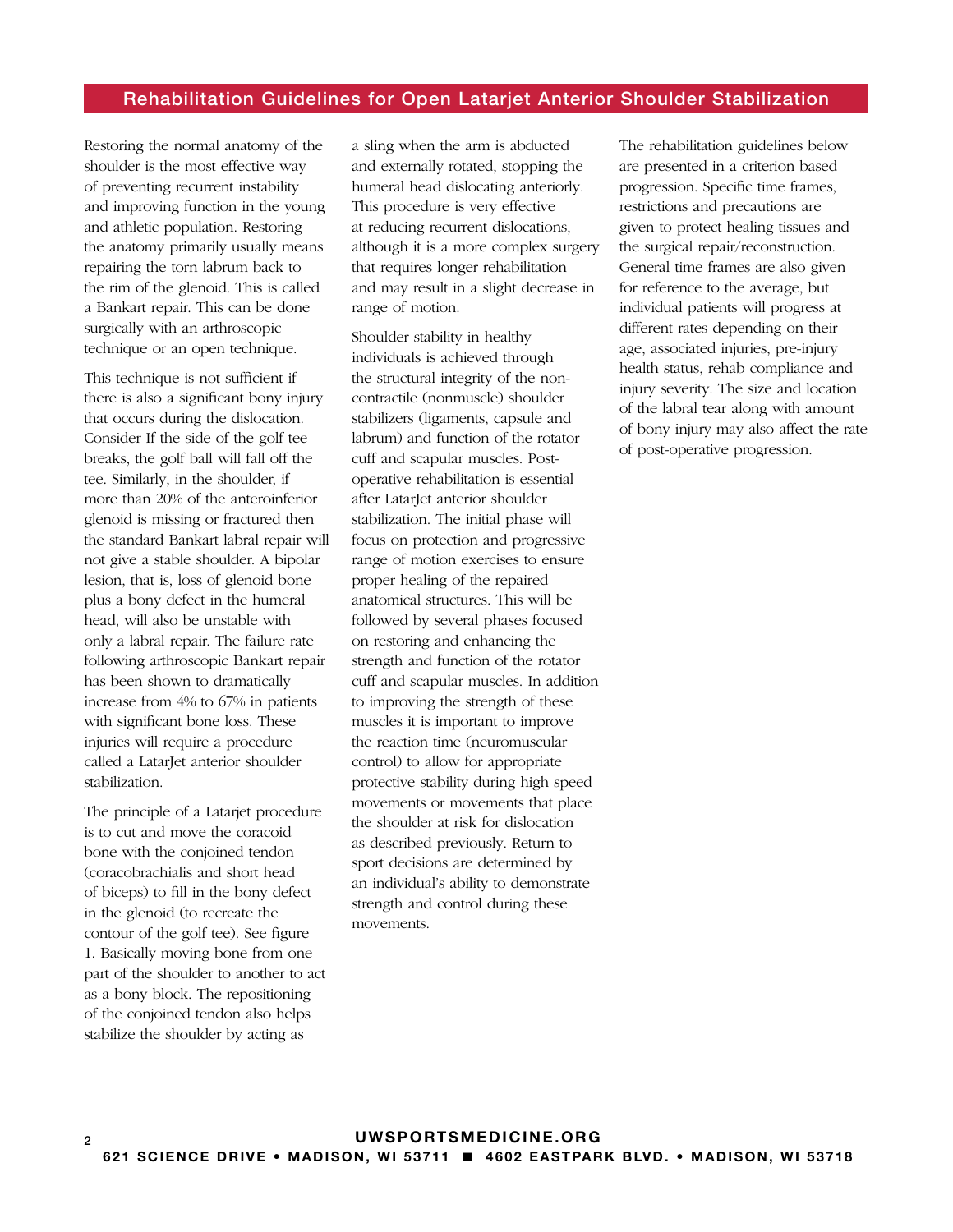### PHASE I (surgery to 6 weeks after surgery)

| <b>Appointments</b>                   | • Rehabilitation appointments begin 4-10 days after surgery                                                                                                                                                                                                                                                                                                                                                                                                                                                                                                                                                                                                |
|---------------------------------------|------------------------------------------------------------------------------------------------------------------------------------------------------------------------------------------------------------------------------------------------------------------------------------------------------------------------------------------------------------------------------------------------------------------------------------------------------------------------------------------------------------------------------------------------------------------------------------------------------------------------------------------------------------|
| <b>Rehabilitation Goals</b>           | • Protect the post-surgical shoulder<br>• Activate the stabilizing muscles of the gleno-humeral and scapula-thoracic joints<br>• 135° of active and passive range of motion (PROM) for shoulder flexion, abduction,<br>internal rotation (IR) and external rotation (ER) to neutral                                                                                                                                                                                                                                                                                                                                                                        |
| <b>Precautions</b>                    | • Sling immobilization required for soft tissue healing for 4-6 weeks. Remove sling<br>during the 4th week in safe environments<br>• Hypersensitivity in axillary nerve distribution is a common occurrence<br><b>Range of Motion Precautions</b><br>0-3 weeks:<br>- No shoulder extension, abduction, IR, ER past 20° in neutral or ER with<br>abduction. Stop flexion at first end feel or at 90°<br>- Avoid bicep active elbow flexion due to detachment of the coracobrachialis and<br>the short head of the biceps<br>4-6 weeks:<br>- Forward elevation/flexion to 135°<br>$-$ IR to 50 $^{\circ}$<br>- ER in scapular plane and 90° abduction to 30° |
| <b>Suggested Therapeutic Exercise</b> | • Begin week 4, sub-maximal shoulder isometrics for ER, flexion, extension,<br>adduction and abduction. Take caution to start gradually and in neutral position.<br>Avoid IR<br>• PROM 0-3 weeks with guidelines above, starting active assistive range of motion<br>(AAROM) at 4 weeks<br>• Scapular squeezes and scapular clocks<br>• Hand gripping<br>• Elbow, forearm and wrist active ROM<br>• Cervical spine ROM<br>• Desensitization techniques for axillary nerve distribution<br>• Postural exercises                                                                                                                                             |
| <b>Cardiovascular Exercise</b>        | • Walking, stationary bike - sling on<br>• No swimming or treadmill<br>• Avoid running and jumping due to the distractive forces that can occur at landing                                                                                                                                                                                                                                                                                                                                                                                                                                                                                                 |
| <b>Progression Criteria</b>           | • 5/5 IR and ER strength at 0° of shoulder abduction<br>• Full flexion and abduction PROM                                                                                                                                                                                                                                                                                                                                                                                                                                                                                                                                                                  |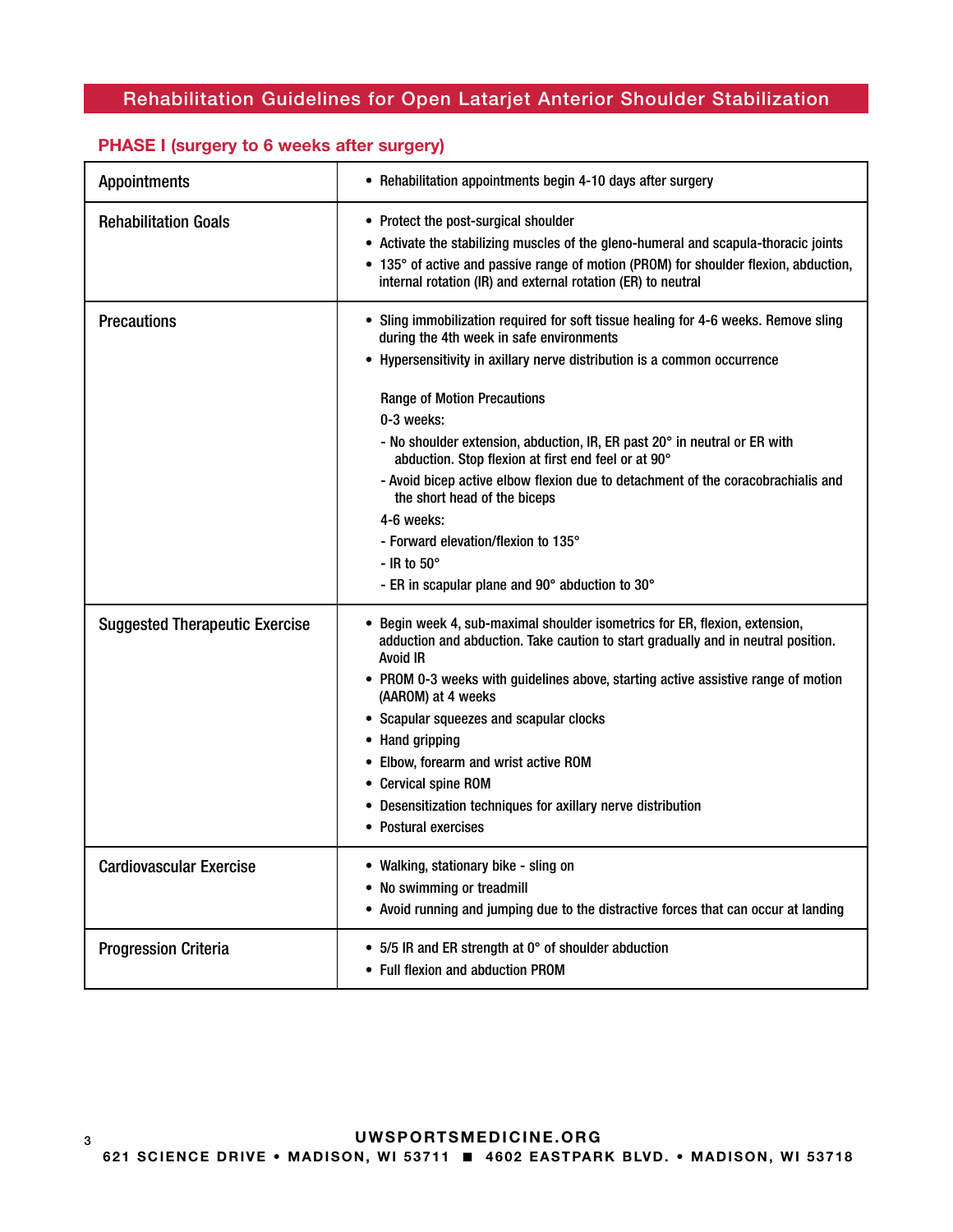## PHASE II (6 weeks after surgery to 12 weeks)

| <b>Appointments</b>                   | • Rehabilitation appointments are once every 1-2 weeks                                                                                                                                                                                                                                                                                                                                                       |
|---------------------------------------|--------------------------------------------------------------------------------------------------------------------------------------------------------------------------------------------------------------------------------------------------------------------------------------------------------------------------------------------------------------------------------------------------------------|
| <b>Rehabilitation Goals</b>           | • Full shoulder active ROM in all cardinal planes<br>• Progress shoulder ER ROM gradually to prevent overstressing the repaired anterior<br>tissues of the shoulder<br>• Strengthen shoulder and scapular stabilizers in protected position<br>$\bullet$ (0° - 45° abduction)<br>• Begin proprioceptive and dynamic neuromuscular control retraining                                                         |
| <b>Precautions</b>                    | • ROM Precautions<br>7-9 weeks:<br>- Forward elevation/flexion to 155°<br>- IR at 90 to $60^\circ$<br>- ER in scapular plane to 60°<br>- ER in 90 degrees abduction to 75°<br>10-12 weeks:<br>- Progressively and gradually moving to full AROM                                                                                                                                                              |
| <b>Suggested Therapeutic Exercise</b> | • AAROM and active range of motion (AROM) in all cardinal planes - assessing<br>scapular rhythm<br>• Gentle shoulder mobilizations as needed<br>• Rotator cuff strengthening in non-provocative positions ( $0^\circ$ - 45° abduction)<br>• Scapular strengthening and dynamic neuromuscular control<br>• Cervical spine and scapular active range of motion<br>• Postural exercises<br>• Core strengthening |
| <b>Cardiovascular Exercise</b>        | • Walking, stationary bike, Stairmaster<br>• No swimming or treadmill<br>• Avoid running and jumping until athlete has full rotator cuff strength in a<br>neutral position due to the distractive forces that can occur at landing                                                                                                                                                                           |
| <b>Progression Criteria</b>           | • Full shoulder active ROM<br>• Negative apprehension and impingement signs<br>• 5/5 shoulder IR and ER strength at 45° abduction                                                                                                                                                                                                                                                                            |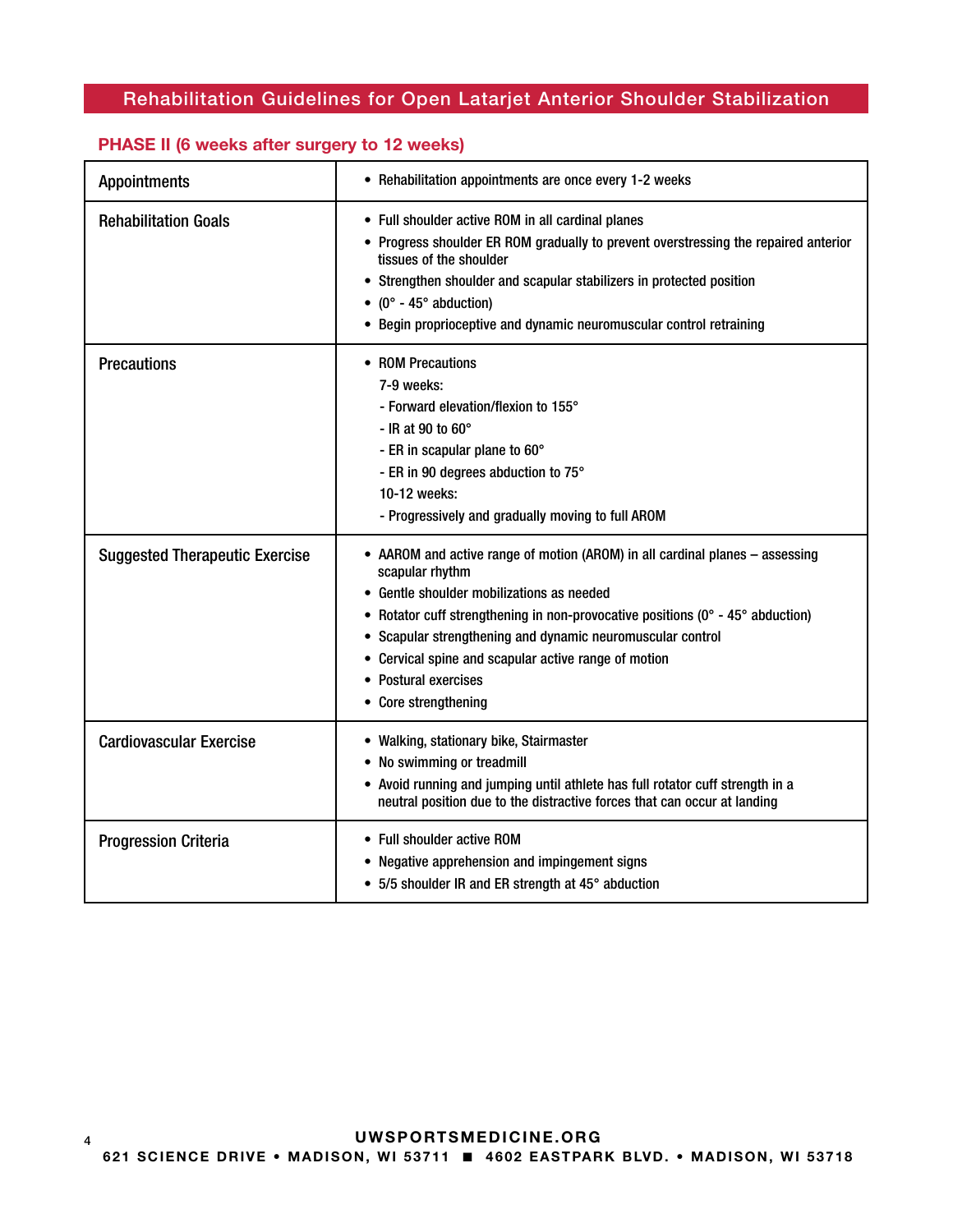| <b>Appointments</b>                   | • Rehabilitation appointments are once every 2-3 weeks                                                                                                                                                                                                                                                                                                                                                                                                                                                                                                                                                             |
|---------------------------------------|--------------------------------------------------------------------------------------------------------------------------------------------------------------------------------------------------------------------------------------------------------------------------------------------------------------------------------------------------------------------------------------------------------------------------------------------------------------------------------------------------------------------------------------------------------------------------------------------------------------------|
| <b>Rehabilitation Goals</b>           | • Full shoulder AROM in all cardinal planes with normal scapulohumeral movement<br>• 5/5 rotator cuff strength at 90° abduction in the scapular plane<br>• 5/5 peri-scapular strength                                                                                                                                                                                                                                                                                                                                                                                                                              |
| <b>Precautions</b>                    | • Avoid activities where there is a higher risk for falling or outside forces to be<br>applied to the arm<br>• No swimming, throwing or sports                                                                                                                                                                                                                                                                                                                                                                                                                                                                     |
| <b>Suggested Therapeutic Exercise</b> | <b>Motion</b><br>• Posterior glides if posterior capsule tightness is present. More aggressive<br>ROM if limitations are still present<br><b>Strength and Stabilization</b><br>• Flexion in prone, horizontal abduction in prone, full can exercises, D1 and D2<br>diagonals standing<br>• TheraBand/cable column/ dumbbell (light resistance/high rep) IR and ER in<br>90° abduction and rowing<br>• Balance board in push-up position (with rhythmic stabilization), prone Swiss<br>ball walk-outs, rapid alternating movements in supine D2 diagonal. Closed chain<br>stabilization with narrow base of support |
| <b>Cardiovascular Exercise</b>        | • Walking, biking, Stairmaster and running (if Phase II criteria has been met)<br>• No swimming                                                                                                                                                                                                                                                                                                                                                                                                                                                                                                                    |
| <b>Progression Criteria</b>           | • Patient may progress to Phase IV if they have met the above stated goals and have<br>no apprehension or impingement signs                                                                                                                                                                                                                                                                                                                                                                                                                                                                                        |

### PHASE III (begin after meeting Phase II critera, usually 12 weeks after surgery)

#### PHASE IV (begin after meeting Phase III criteria, usually 16-18 weeks after surgery)

| <b>Appointments</b>         | • Rehabilitation appointments are once every 3 weeks                                                                                                                                                                                                 |
|-----------------------------|------------------------------------------------------------------------------------------------------------------------------------------------------------------------------------------------------------------------------------------------------|
| <b>Rehabilitation Goals</b> | • Patient to demonstrate stability with higher velocity movements and change<br>of direction movements<br>• 5/5 rotator cuff strength with multiple repetition testing at 90° abduction in<br>the scapular plane<br>• Full multi-plane shoulder AROM |
| <b>Precautions</b>          | • Progress gradually into provocative exercises by beginning with low velocity,<br>known movement patterns                                                                                                                                           |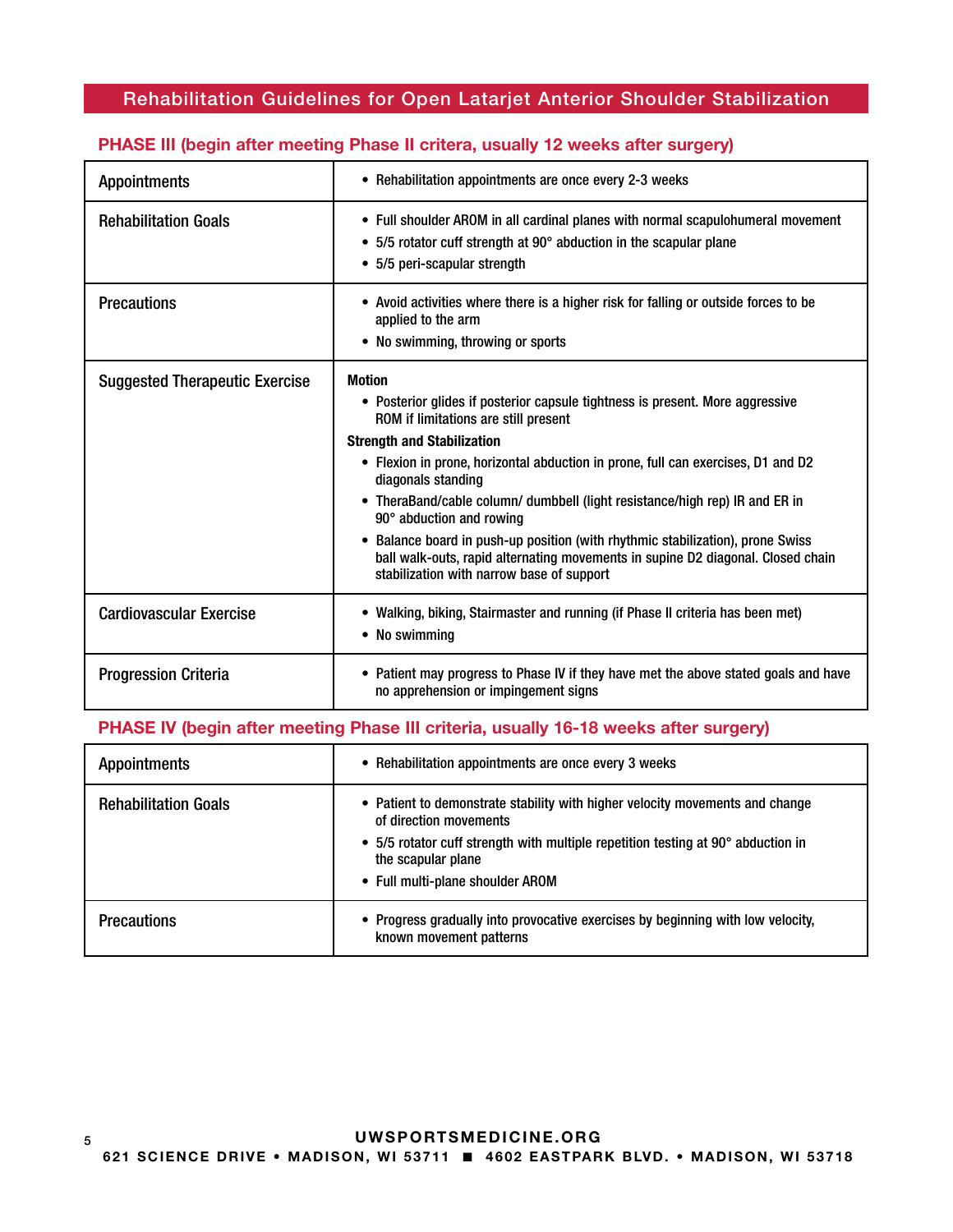| <b>Suggested Therapeutic Exercise</b> | <b>Motion</b><br>• Posterior glides if posterior capsule tightness is present<br><b>Strength and Stabilization</b><br>• Dumbbell and medicine ball exercises that incorporate trunk rotation and control<br>with rotator cuff strengthening at 90° abduction. Begin working towards more<br>functional activities by emphasizing core and hip strength and control with<br>shoulder exercises<br>• TheraBand/cable column/ dumbbell IR and ER in 90 abduction and rowing<br>• Higher velocity strengthening and control, such as the inertial, plyometrics,<br>rapid TheraBand drills.<br>Plyometrics should start with 2 hands below shoulder height and progress to<br>overhead, then back to below shoulder with one hand, progressing again to<br>overhead<br>• Begin education in sport specific biomechanics with very initial program for<br>throwing, swimming or overhead racquet sports |
|---------------------------------------|---------------------------------------------------------------------------------------------------------------------------------------------------------------------------------------------------------------------------------------------------------------------------------------------------------------------------------------------------------------------------------------------------------------------------------------------------------------------------------------------------------------------------------------------------------------------------------------------------------------------------------------------------------------------------------------------------------------------------------------------------------------------------------------------------------------------------------------------------------------------------------------------------|
| <b>Cardiovascular Exercise</b>        | • Walking, biking, Stairmaster and running (if Phase III criteria has been met)<br>• No swimming                                                                                                                                                                                                                                                                                                                                                                                                                                                                                                                                                                                                                                                                                                                                                                                                  |
| <b>Progression Criteria</b>           | Patient may progress to Phase V if they have met the above stated goals and<br>have no apprehension or impingement signs                                                                                                                                                                                                                                                                                                                                                                                                                                                                                                                                                                                                                                                                                                                                                                          |

#### PHASE V (begin after meeting Phase IV criteria, usually 24 weeks after surgery)

| Appointments                          | • Rehabilitation appointments are once every 3 weeks                                                                                                                                                                                                                                                                                                                                                                                                                                                                                                                                                              |
|---------------------------------------|-------------------------------------------------------------------------------------------------------------------------------------------------------------------------------------------------------------------------------------------------------------------------------------------------------------------------------------------------------------------------------------------------------------------------------------------------------------------------------------------------------------------------------------------------------------------------------------------------------------------|
| <b>Rehabilitation Goals</b>           | • Patient to demonstrate stability with higher velocity movements and change of<br>direction movements that replicate sport specific patterns (including swimming,<br>throwing, etc)<br>• No apprehension or instability with high velocity overhead movements<br>Improve core and hip strength and mobility to eliminate any compensatory<br>stresses to the shoulder<br>• Work capacity cardiovascular endurance for specific sport/work demands                                                                                                                                                                |
| <b>Precautions</b>                    | • Progress gradually into sport specific movement patterns                                                                                                                                                                                                                                                                                                                                                                                                                                                                                                                                                        |
| <b>Suggested Therapeutic Exercise</b> | <b>Motion</b><br>• Posterior glides if posterior capsule tightness is present<br><b>Strength and Stabilization</b><br>• Dumbbell and medicine ball exercises that incorporate trunk rotation and control<br>with rotator cuff strengthening at 90° abduction and higher velocities. Begin<br>working towards more sport specific activities<br>• Initiate sport specific programs (throwing program, overhead racquet program or<br>return to swimming program) depending on the athlete's sport<br>High velocity strengthening and dynamic control, such as the inertial, plyometrics,<br>rapid TheraBand drills |